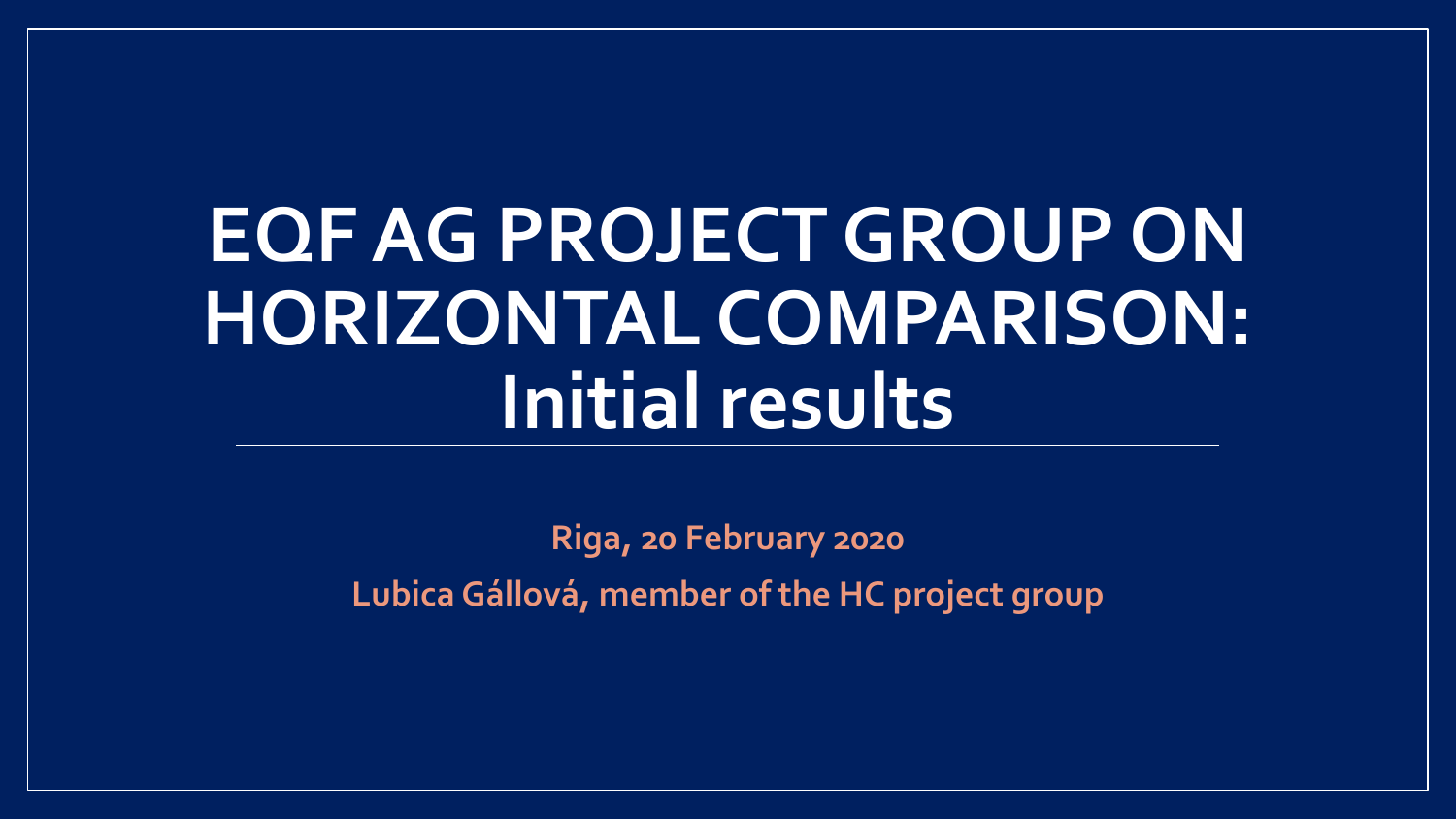### **Horizontal comparison – context**

- **Strategic framework for European cooperation in education and training ('ET 2020')**
	- "...increased transparency and recognition of learning outcomes"
- **New Skills Agenda (2016)**
	- Improving transparency and comparability of qualifications
- **COUNCIL RECOMMENDATION of 22 May 2017 on the European Qualifications Framework for lifelong learning**
	- "Encourage the use of EQF ...to support the comparison of qualifications and transparency of the learning outcomes."
	- ANNEX VI Elements for data fields for the electronic publication of information on qualifications with an EQF level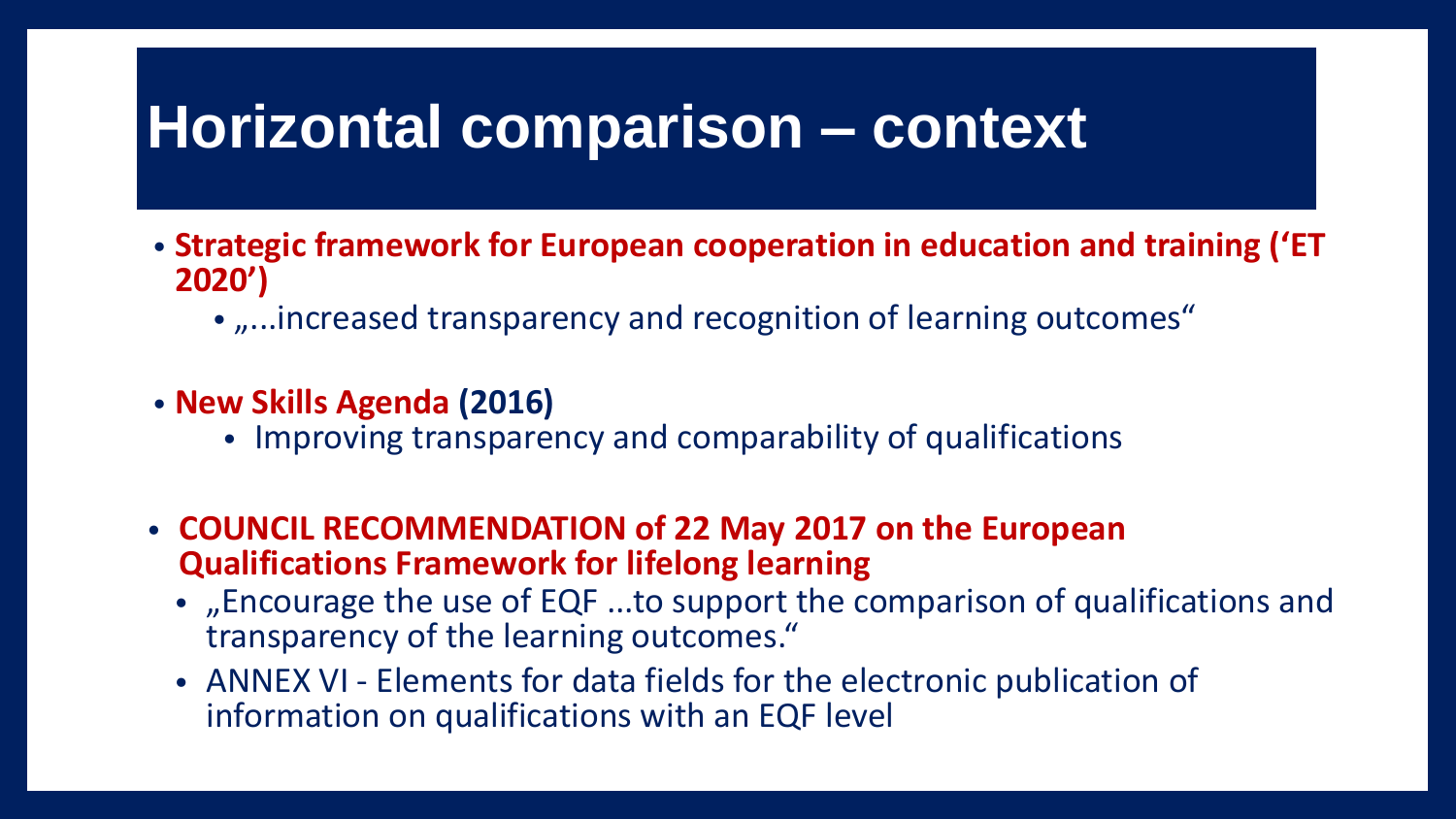## **Horizontal comparison – context**

- **DECISION (EU) 2018/646 OF THE EUROPEAN PARLIAMENT AND OF THE COUNCIL of 18 April 2018 on a common framework for the provision of better services for skills and qualifications (Europass)**
	- European framework to **support the transparency and understanding**  of skills and qualifications acquired in formal, non-formal and informal settings, including through practical experiences, mobility and volunteering
	- **Europass Portfolio**
	- **Digitally Signed Credentials**
	- **Europass Certificate Suplement**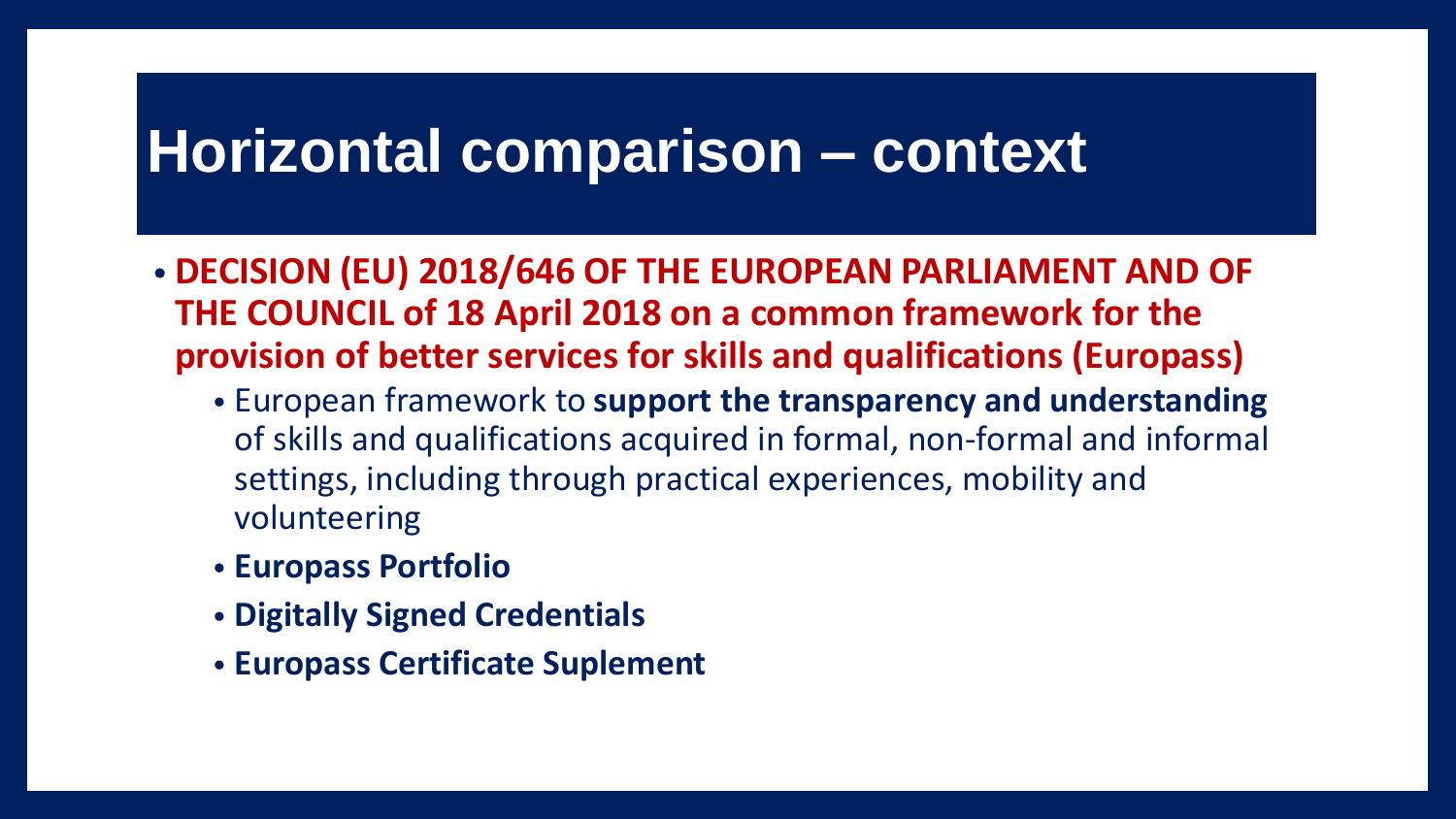## **Horizontal comparison – PHASE 1**

- 2015 2017 pilot project supported by EC
- **Goal: to fine-tune and test a methodology for the comparison of levelling decisions and sharing experiences**
- Norway, Latvia, Poland, Hungary, Italy, Sweden and UK-Scotland + CEDEFOP
	- CNC machine operator
	- Mechanical engineer
- PLA on the horizontal comparison (Warsaw, May 2017)
	- Hotel receptionist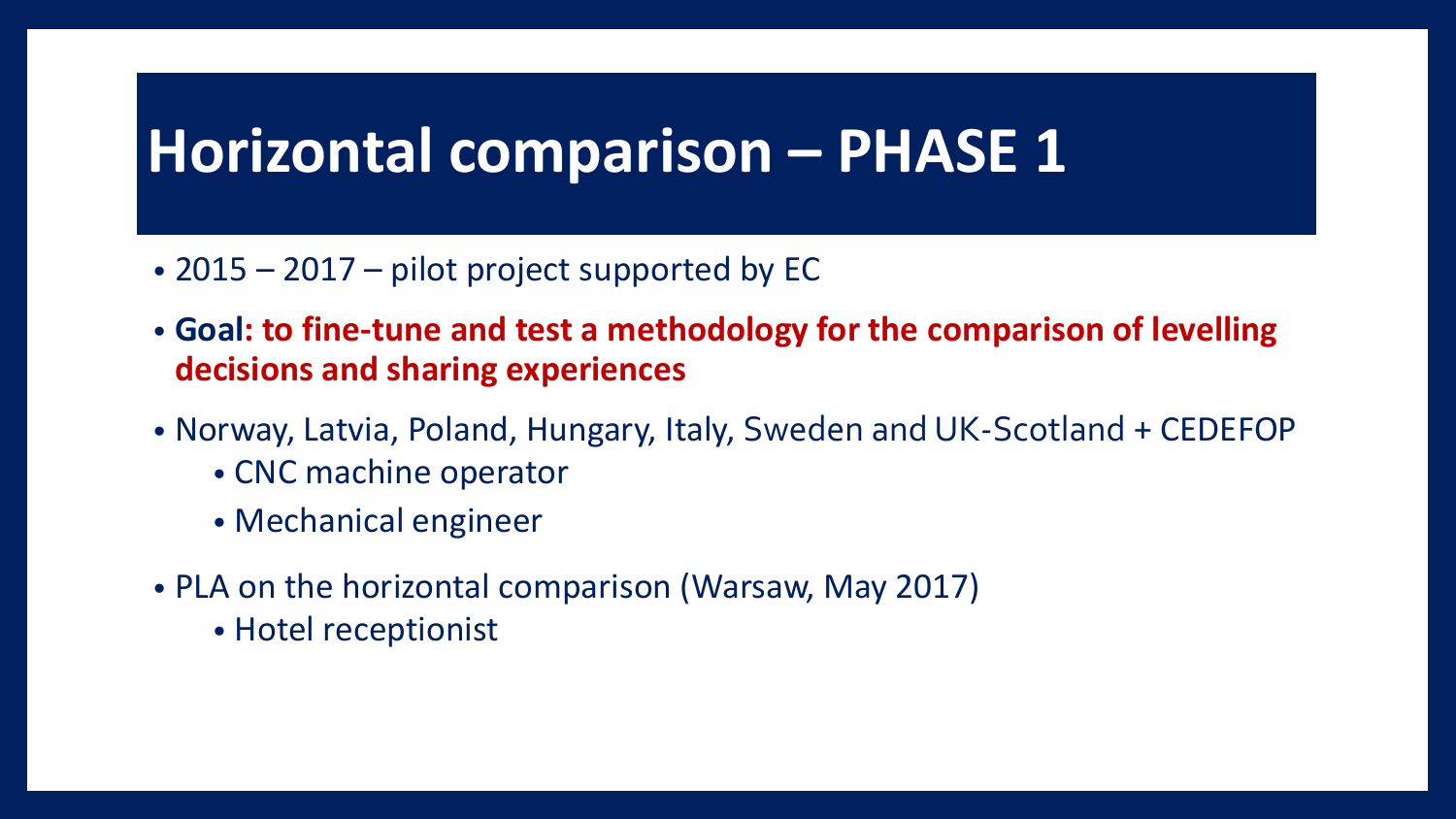### **Results and conclusions:**

- **technical fiche** for comparison of levelled qualifications
- comparability of levelled qualifications **≠** simple match of sets of learning outcomes, **context information** is important
- **no standardisation**, but making core information available,
- **language for the description of qualifications** on the basis of the EQF Recommendation
- 2 main rules for levelling:

»» the learning outcomes referred to the **level descriptors**,

»» **quality assurance systems**.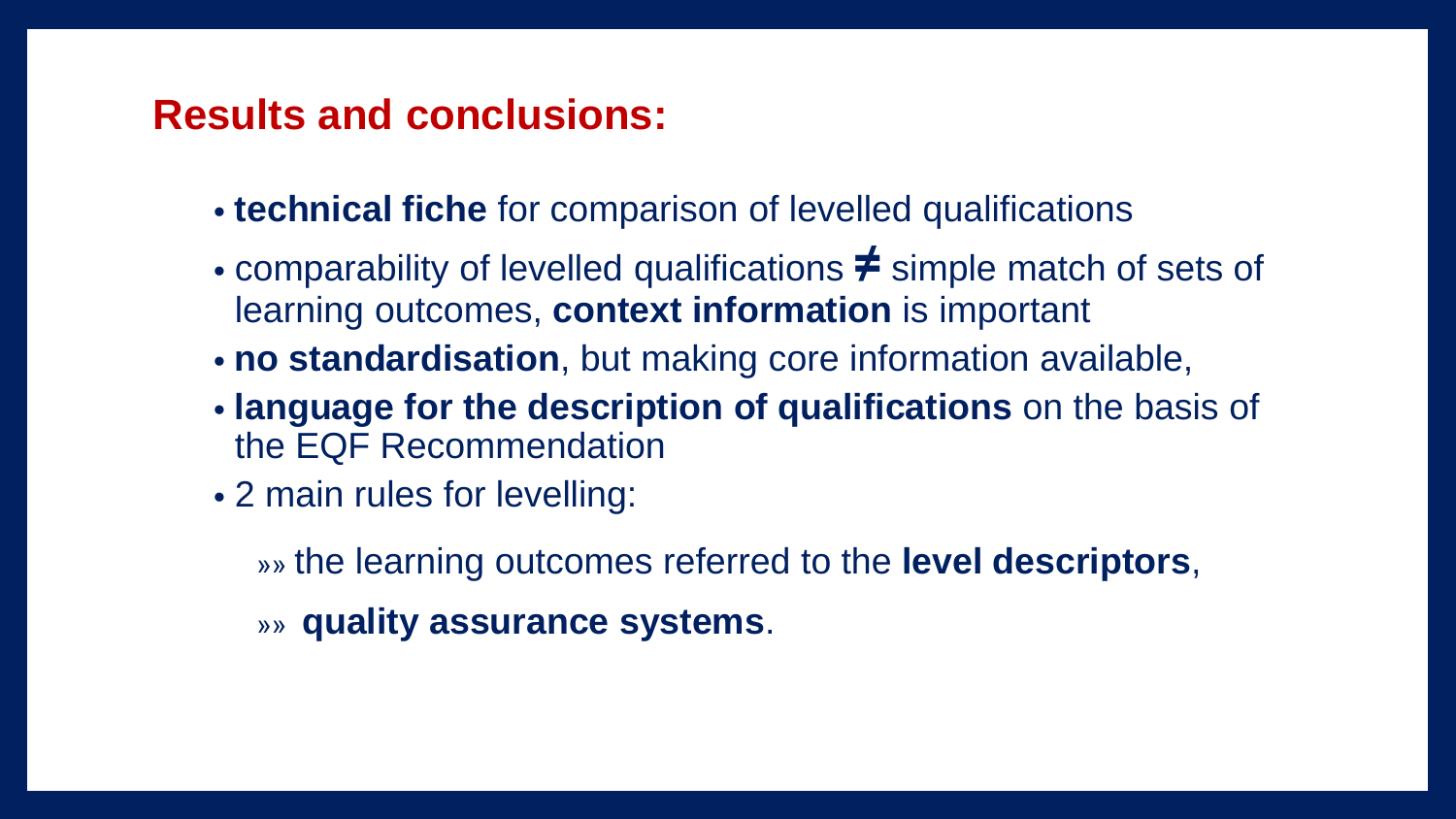## **Horizontal comparison – PHASE 2**

- 2019 2020 working group chaired by EC
- Belgium (FL), Luxemburg, Latvia, Poland, Slovakia + CEDEFOP, Business Europe
- EQF levels 4-6: ICT, Social Work
- **Goal:** test **consistency of levelling qualifications** based on learning outcomes across countries in order to achieve transparency and comparability of qualifications
- **strengthen the overall consistency of the EQF and trust** in the levelling of qualifications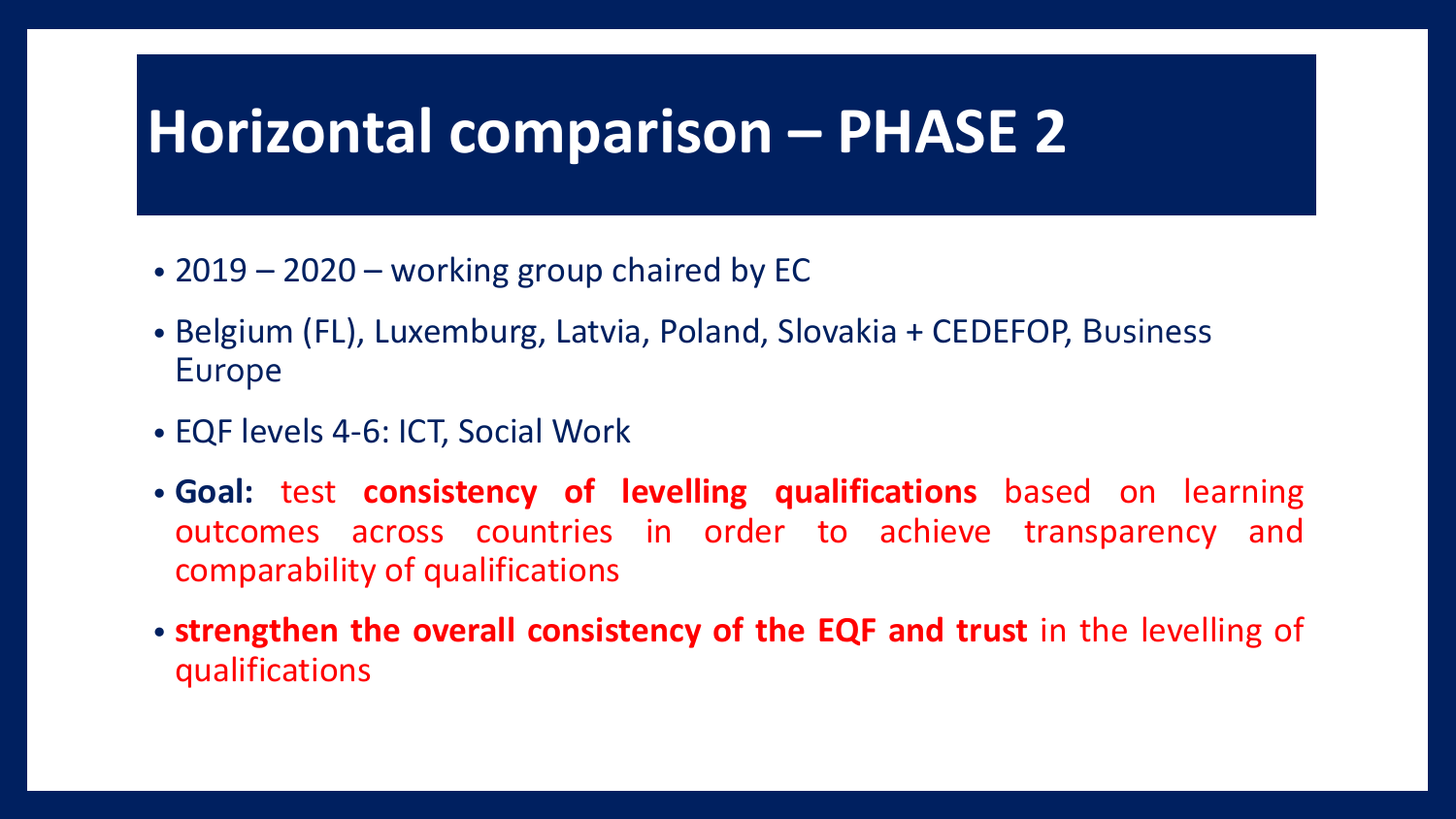### **Criteria for analysing and comparing qualifications**

- **Step 1 – Analysing separate national qualifications** (basic structure of learning outcomes statements)
- **Step 2 – Comparing national qualifications with reference to the learning outcomes descriptions and the context**
	- *perspective of the learner (K-S-C/R/A)*
	- *action verbs (indication of a level)*
	- *taxonomy (Bloom, EQF descriptors )*
	- *the occupational and/or social and/or educational context*

### **The initial analysis showed:**

- In LO, the perspective of the learner is addressed, structured according to KSC/R/A, well defined
- Lists of LOs are long and detailed, action verbs are used (but not always)
- contextual information is needed to assess the allocated levels to qualifications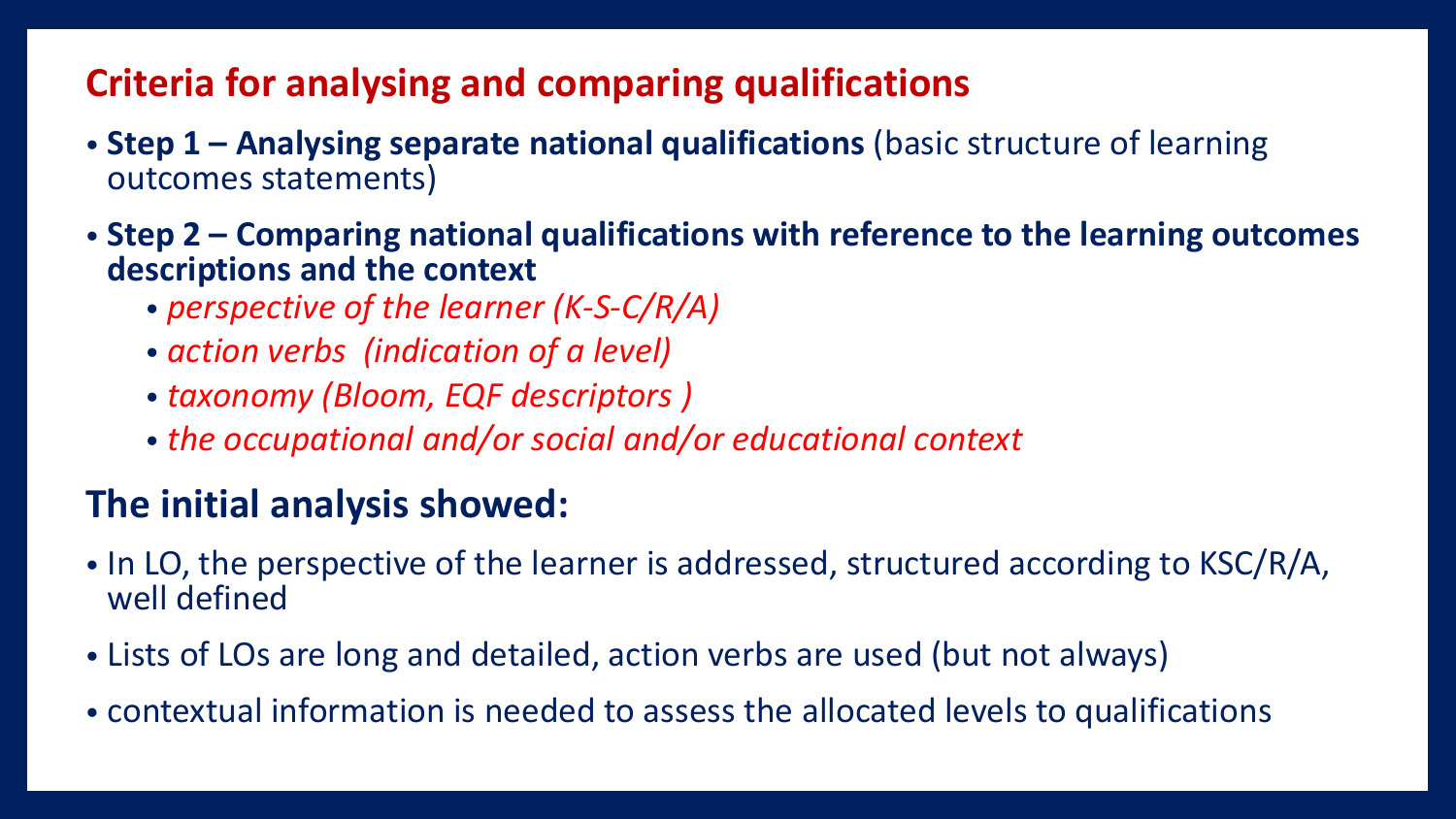#### Draft fiche for horizontal comparisons

| Country:                                                                                        | Source of<br>information | Country | Country<br>$\ddotsc$ | <b>Results of the horizontal</b><br>comparison of<br>qualifications and their<br>levelling - similarities<br>and differences |
|-------------------------------------------------------------------------------------------------|--------------------------|---------|----------------------|------------------------------------------------------------------------------------------------------------------------------|
| 1. Title of the qualification (official<br>and English)                                         |                          |         |                      |                                                                                                                              |
| 2. NQF and EQF levels                                                                           |                          |         |                      |                                                                                                                              |
| 3. Summary of the qualification                                                                 |                          |         |                      |                                                                                                                              |
| 4. Development, updating, renewal                                                               |                          |         |                      |                                                                                                                              |
| 5. Context information                                                                          |                          |         |                      |                                                                                                                              |
| 5.1 Access requirements                                                                         |                          |         |                      |                                                                                                                              |
| 5.2 Delivery mode of the<br>qualification                                                       |                          |         |                      |                                                                                                                              |
| 5.3 Purpose of the qualification in<br>education and training                                   |                          |         |                      |                                                                                                                              |
| 5.4 Purpose of the qualification in<br>the labour market                                        |                          |         |                      |                                                                                                                              |
| 5.5 International standards (if                                                                 |                          |         |                      |                                                                                                                              |
| applicable)<br>5.6 Competent/awarding/certifying                                                |                          |         |                      |                                                                                                                              |
| body                                                                                            |                          |         |                      |                                                                                                                              |
| 5.7 Assessment of student/learner                                                               |                          |         |                      |                                                                                                                              |
| 5.8 Quality assurance                                                                           |                          |         |                      |                                                                                                                              |
| 5.9 Information on the hierarchy of<br>national official documents<br>describing qualifications |                          |         |                      |                                                                                                                              |
| 5.10 Other relevant context<br>information (if any)                                             |                          |         |                      |                                                                                                                              |
| 6. Extract or full text of learning<br>outcomes describing the<br>qualification                 |                          |         |                      |                                                                                                                              |
| 7. Analysis of the organization of the<br>learning outcomes                                     |                          |         |                      |                                                                                                                              |
| 7.1 Definition and description of the<br>learning outcomes                                      |                          |         |                      |                                                                                                                              |
| 7.2 Strengths and weakness of the                                                               |                          |         |                      |                                                                                                                              |

| particular approach                                                |  |  |
|--------------------------------------------------------------------|--|--|
| 8. Alignment between learning<br>outcomes and NQF level descriptor |  |  |
| 9. Method of allocating levels to<br>qualifications                |  |  |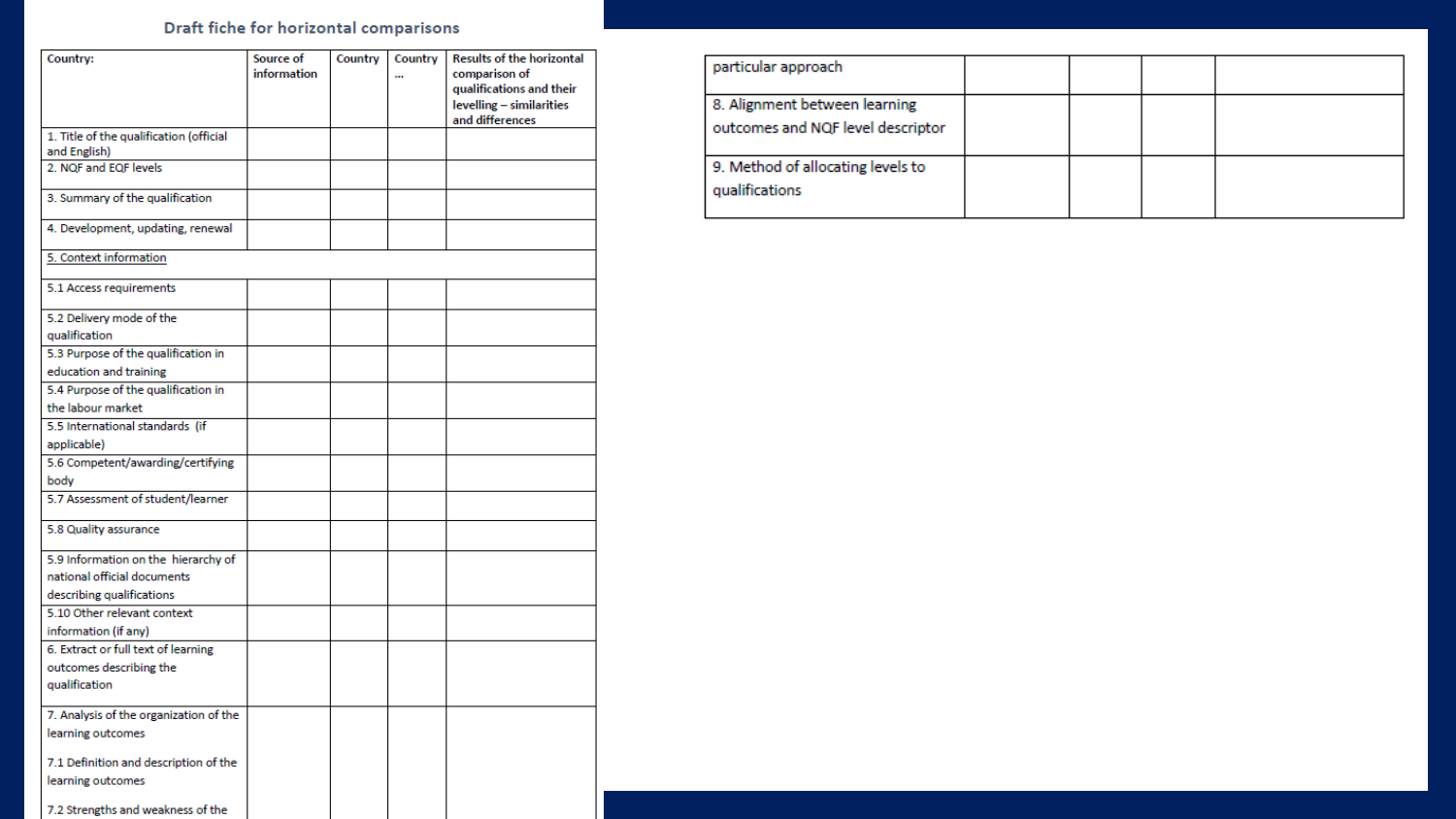### **Context analysis**

- **-** crucial for the broader understanding of the qualification within the national system
- **Access** requirements
- **Delivery** mode
- **Purpose** of the qualification education and training
- **Purpose of the** qualification labour Method of **allocating levels** to market
- **International standards**
- **Competent/awarding/certifying body**
- **Assessment** of student/learner
- **Quality assurance**
- Hierarchy of **national official documents**
- qualifications
- **Other** relevant context information (if any)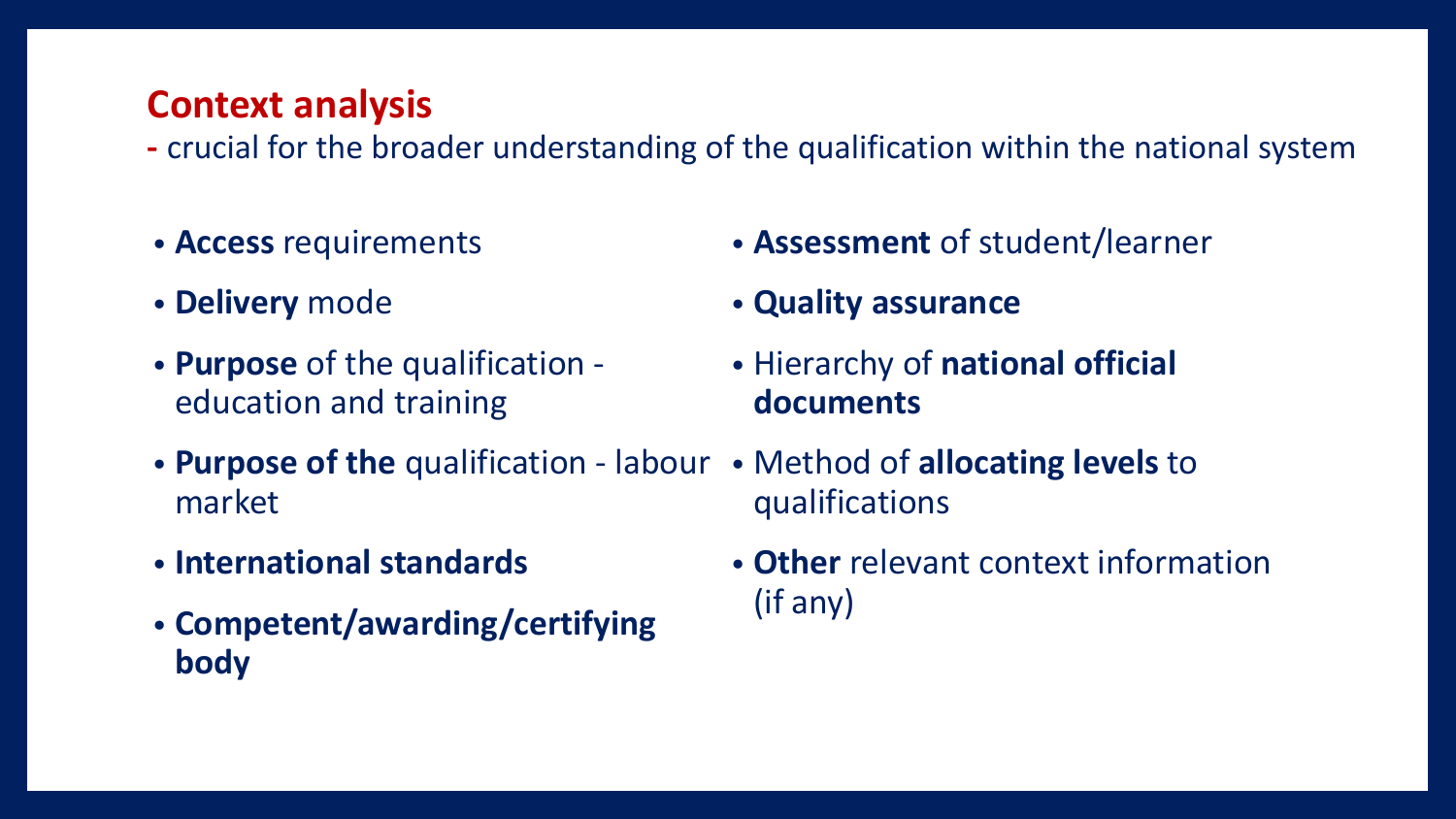### **LOs analysis**

- •**Organisation of LOs**
- •**Definition and description of LOs**
- •**Strengths and weaknesses** of the particular approach
- •Alignment between **LOs and NQF level descriptors**
- •Method of **allocating levels** to qualifications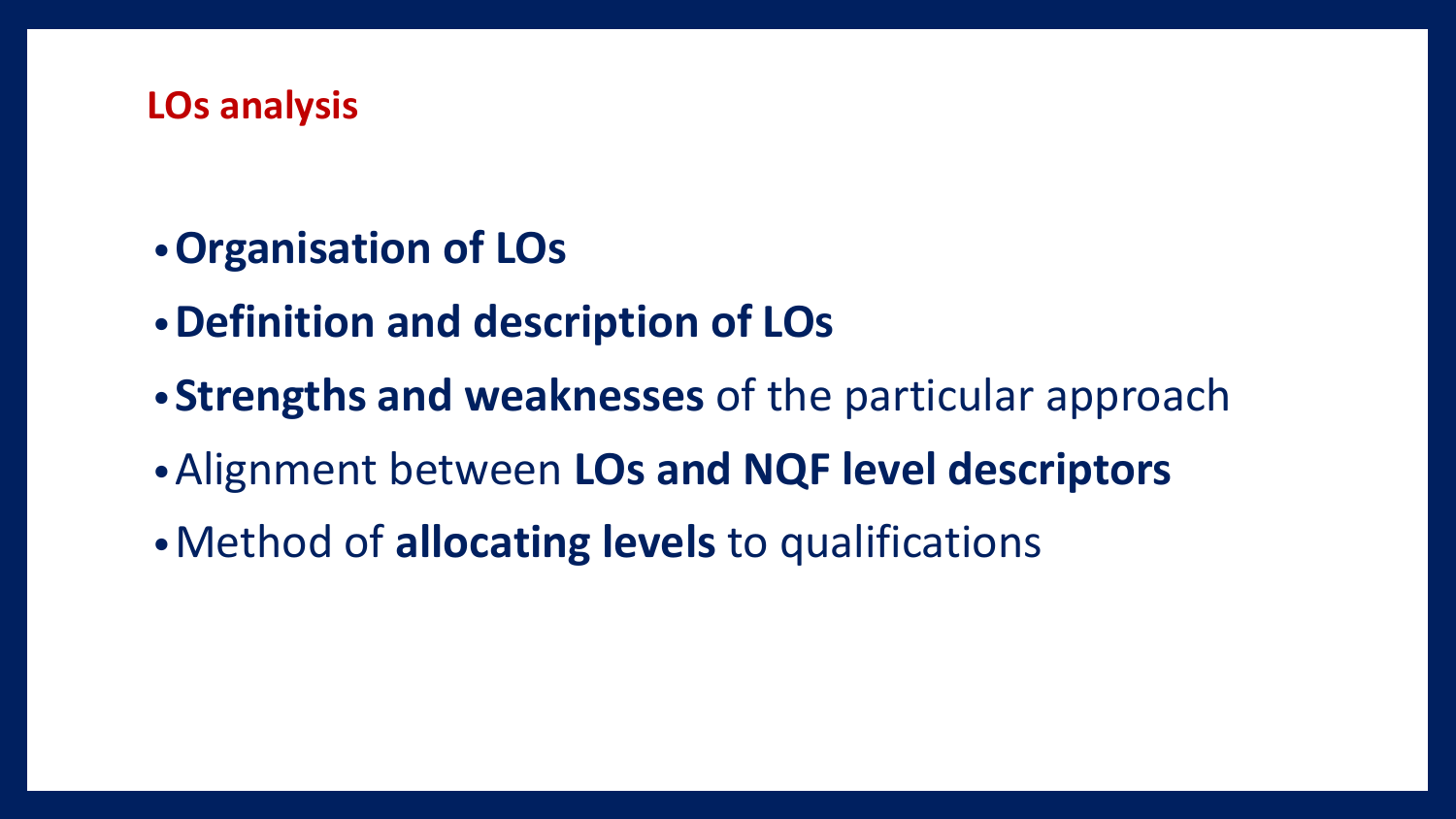## **Some findings of the interim analysis**

### • **Similarities between qualifications**

- Address the perspective of the learner
- Quite long and detailed
- Use of professional jargon
- **No indication of differences in levelling** (level 4)
- The **focus** of the learning outcome statements **differ** (different labour markets)
- **Use of action verbs** varies
- **Not always clear link between LO statements and NQF** descriptors and taxonomies
- **Context analysis is important** justification for levelling cannot be easily made from the LO statements, since these only to a very limited extent reflect the level descriptors.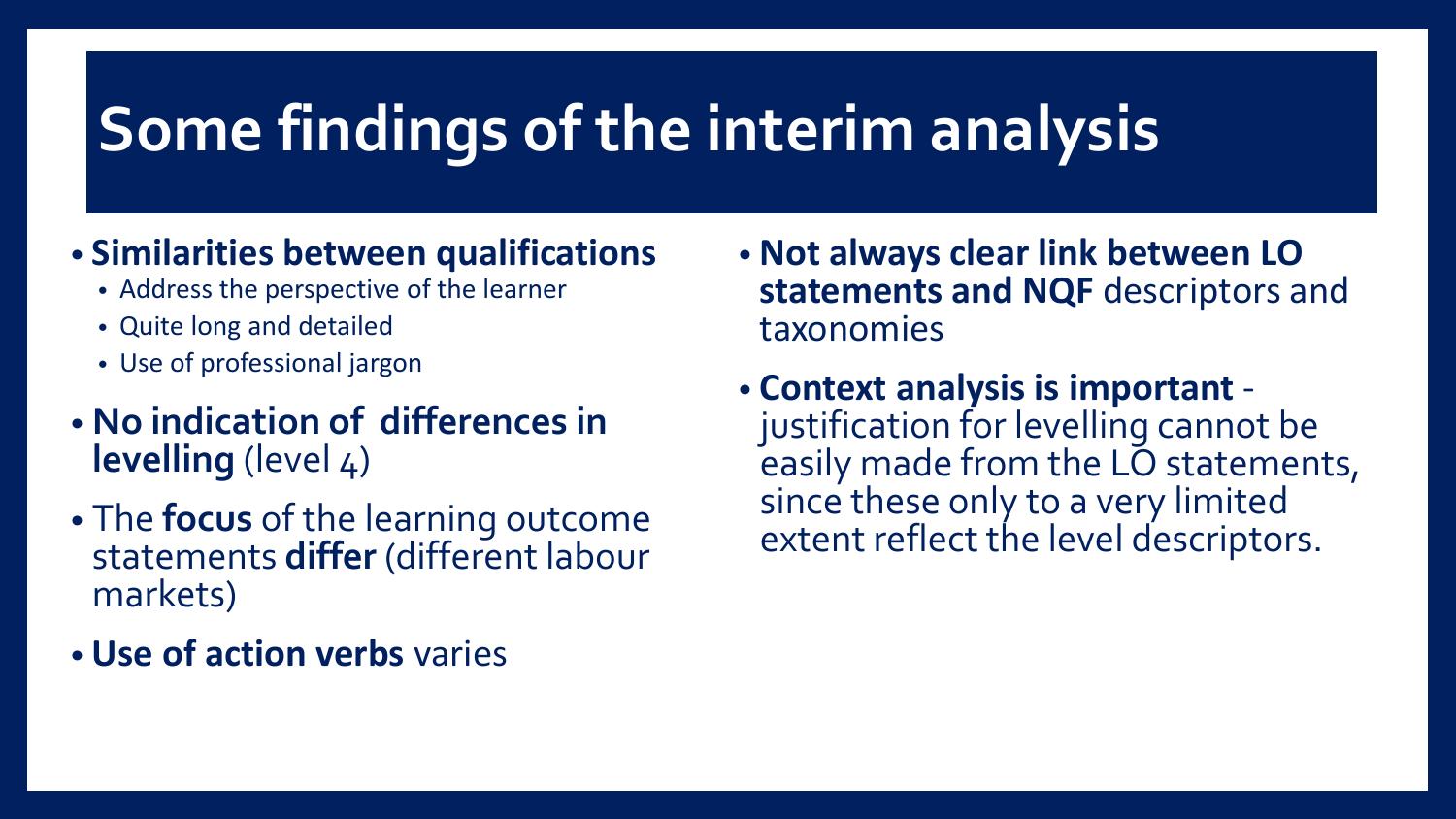## **Expected impacts**

- **Improved learning outcomes** (structure, guidelines)
- •**Quality assurance** (LOs, qualifications, data, contexts, ..)
- **Improving the transparency** of the contents of the qualifications
- **Better and accessible data** for comparing qualifications
- **Mutual learning** (between Member States, stakeholders, ...)